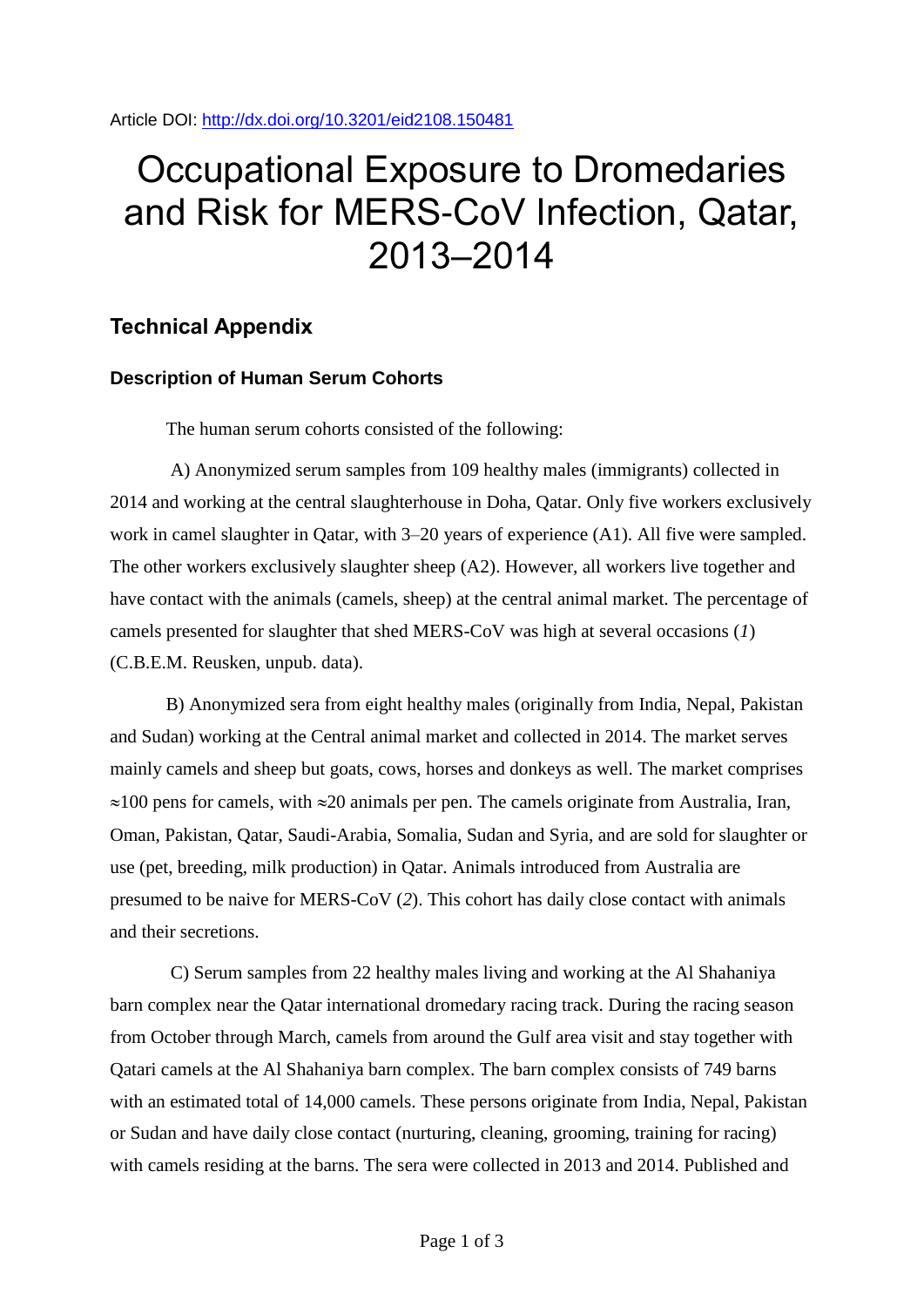unpublished molecular data of camel samples taken in the period 2012–2014 and the connection of the first two human cases in Qatar in 2015 with this barn complex show ongoing circulation of MERS-CoV in the complex (*3*–*6*).

D) Serum samples from 155 healthy males living and working at a camel farm in the Dukhan area, West Qatar, collected in 2013 and 2014. The farm consists of milking, breeding and racing herds with an estimated 6.000 camels (*4*). The camel handlers originated from India, Nepal, Pakistan or Sudan, were 20–35 years of age and had daily, intensive contact with camels (nurturing, cleaning, grooming, veterinary care, training for races). The herds at the Dukhan farm showed molecular evidence for circulation of MERS-CoV at several occasions during 2013 and 2014 (A.K. Ibrahim, unpub. data).

E) Random, anonymized serum samples collected in 2014 from 56 males working for construction companies (laborers, metal workers, guards, plumbers, crane operators, drivers) and living in company camps in Doha, Qatar. All workers were healthy when samples were collected. The workers were <35 years of age and of Asian origin. There is no occupational contact with dromedaries, no ownership of dromedaries.

F) Anonymized serum samples from ten healthy males (immigrants) working and living at a complex with 200 sheep barns in North Qatar. At the barns >95% of the animals are sheep, other animals are goats, chickens, ducks. There is no contact with camels. Samples were collected in 2014.

G) Control group for specificity of the testing algorithm. G1) Anonymized serum samples from patients with a recent common human coronavirus (hCoV) infection ( $n = 66$ ). Serum samples of 10 children, ages ranging from 9–14 months (2x hCoV-HKU1, 2x hCoV-OC43, 3x hCoV-229E and 3x hCoV-NL63 IgG positive sera) and obtained in 2001 in the Netherlands. Four anonymized hCoV-OC43 PCR positive sera from adults obtained in Germany in 2013. Fifty-four anonymized serum samples from adults obtained in Erasmus MC, the Netherlands in the period 2010–2014 and taken  $>2w$ ks- $<1$  year after a respiratory tract sample tested positive for hCoVs using real-time RT-PCR technology (23x hCoV-OC43, 16x hCoV-229E, 15x hCoV-NL63. Serum had been collected at a later stage during hospitalization and subsequent routine visits to the out-patient clinic, the majority of these patients had recurrent health problems due to immune-deficiency, and was stored at Erasmus MC at  $-20^{\circ}$ C. The study was approved by the local medical ethical committee (MEC approval: 2014–414). G2) Anonymized serum samples from 72 persons ranging in age from